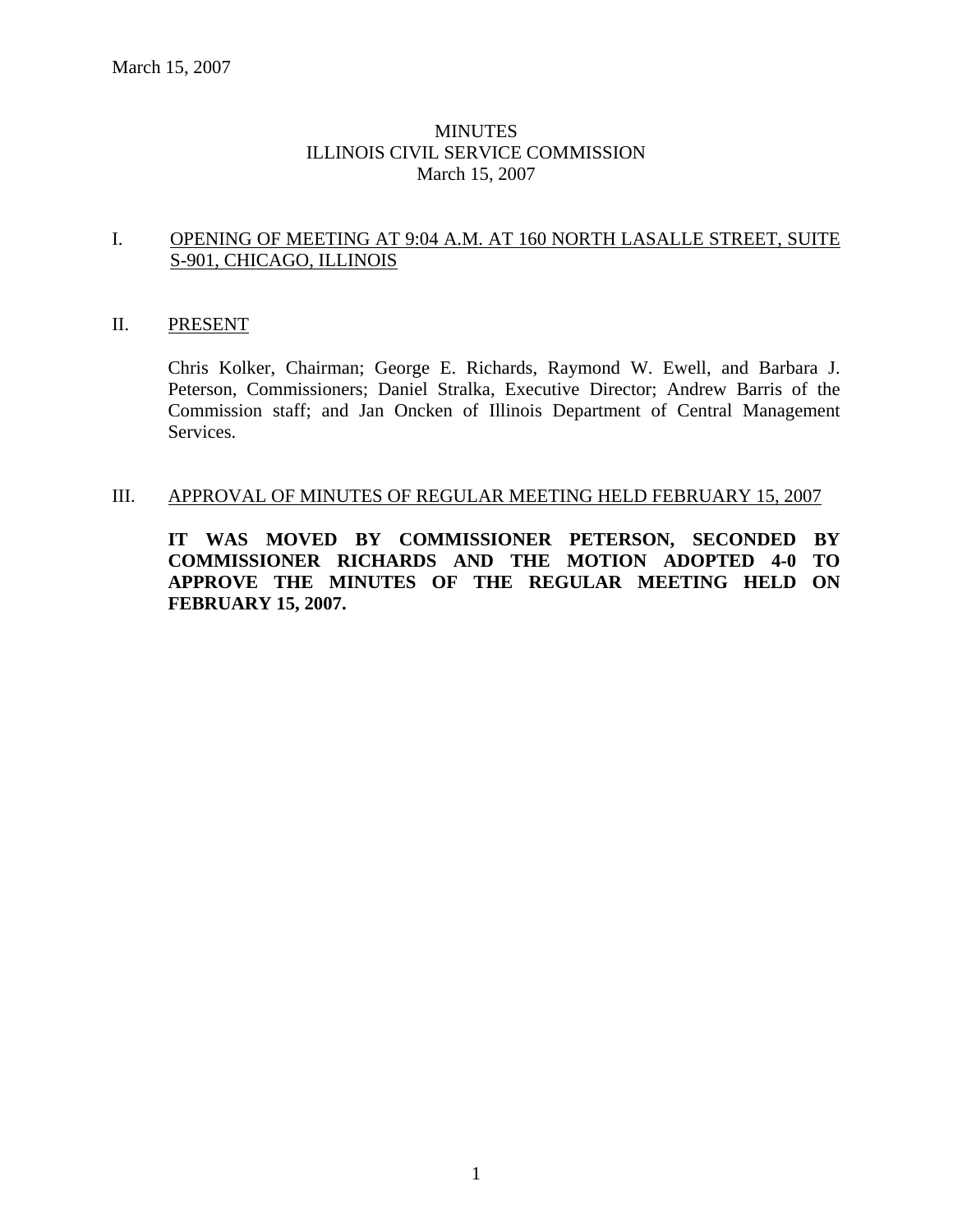#### IV. **EXEMPTIONS UNDER SECTION 4d(3) OF THE PERSONNEL CODE**

# A. Report on Exempt Positions

| Agency | Total<br>Employees | Number of Exempt<br><b>Positions</b> |
|--------|--------------------|--------------------------------------|
|        |                    |                                      |
|        |                    |                                      |
|        |                    |                                      |
|        |                    |                                      |
|        |                    |                                      |
|        |                    |                                      |
|        |                    |                                      |
|        |                    |                                      |
|        |                    |                                      |
|        |                    |                                      |
|        |                    |                                      |
|        |                    |                                      |
|        |                    |                                      |
|        |                    |                                      |
|        |                    |                                      |
|        |                    |                                      |
|        |                    |                                      |
|        |                    |                                      |
|        |                    |                                      |
|        |                    |                                      |
|        |                    |                                      |
|        |                    |                                      |
|        |                    |                                      |
|        |                    |                                      |
|        |                    |                                      |
|        |                    |                                      |
|        |                    |                                      |
|        |                    |                                      |
|        |                    |                                      |
|        |                    |                                      |
|        |                    |                                      |
|        |                    |                                      |
|        |                    |                                      |
|        |                    |                                      |
|        |                    |                                      |
|        |                    |                                      |
|        |                    |                                      |
|        |                    |                                      |
|        |                    |                                      |
|        |                    |                                      |
|        |                    |                                      |
|        |                    |                                      |
|        |                    |                                      |
|        |                    |                                      |
|        |                    |                                      |
|        |                    |                                      |
|        |                    |                                      |
|        |                    |                                      |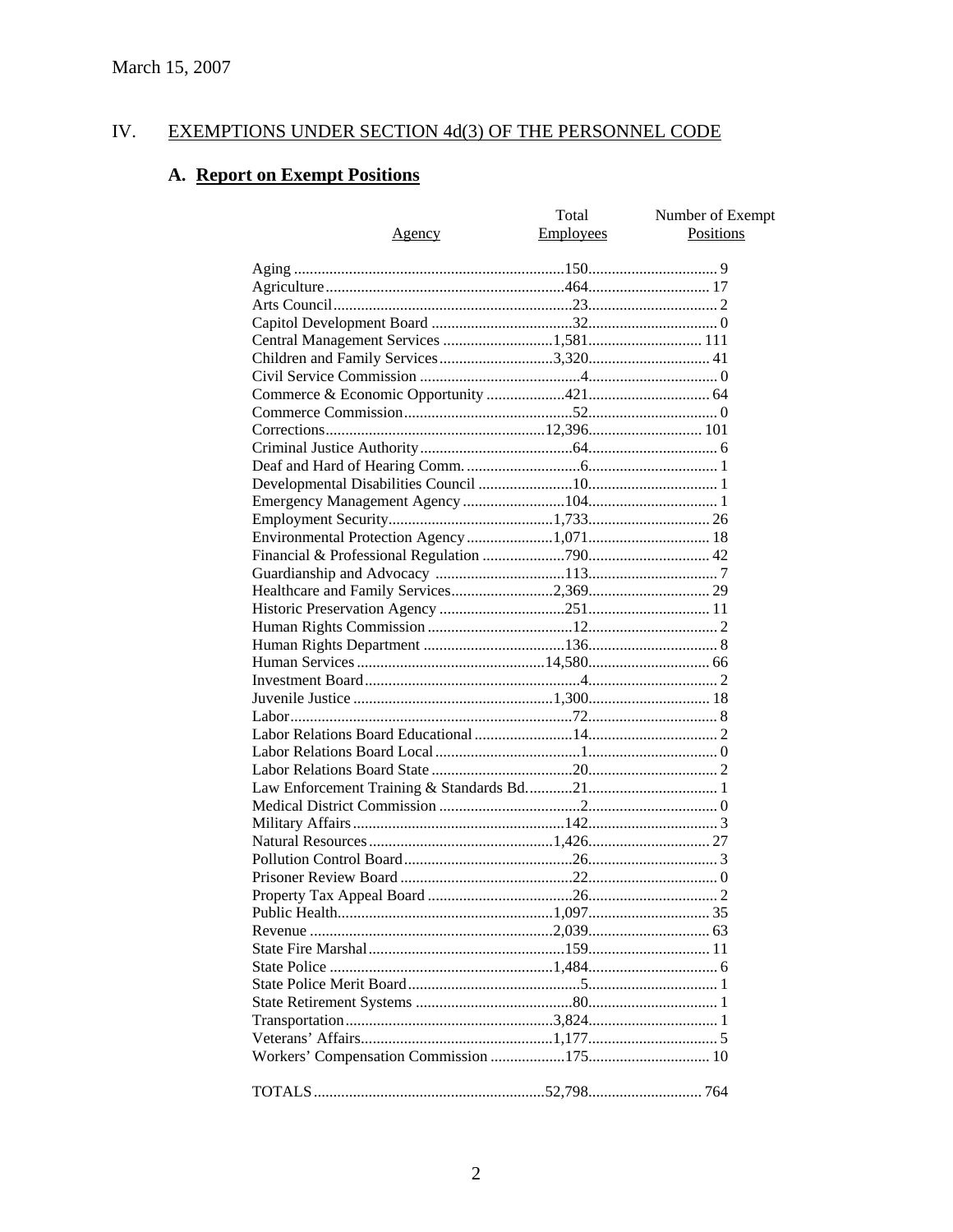#### **B. Governing Rule - Jurisdiction B Exemptions**

- a) Before a position shall qualify for exemption from Jurisdiction B under Section 4d(3) of the Personnel Code, the position shall be directly responsible to:
	- 1. The Governor, or
	- 2. A departmental director or assistant director appointed by the Governor, or
	- 3. A board or commission appointed by the Governor, or
	- 4. The head of an agency created by Executive Order, or the director or assistant director of an agency carrying out statutory powers, whose offices are created by the Governor subject to legislative veto under Article V, Section 11, of the Constitution of 1970, which agency head, director, or assistant director may themselves be subject to exemption under Section 4d(3), or
	- 5. In an agency having a statutory assistant director, a deputy director exercising full line authority under the director for all operating entities of the agency, provided the statutory role of assistant director is vacant or is assigned clearly distinct and separate duties from the deputy director and as a colleague to him, or
	- 6. A line position organizationally located between the director and/or assistant director and a subordinate statutorily exempt position(s), provided the position proposed for exemption has line authority over the statutory exempt position(s), or
	- 7. The elected head of an independent agency in the executive, legislative, or judicial branch of government.
- b) If a position meets the above criterion, it must, in addition, be responsible for one or more of the following before it shall be approved as exempt:
	- 1. Directs programs defined by statute and/or departmental, board, or commission policy or possess significant authority when acting in the capacity of a director of programs to bind the agency.
	- 2. Makes decisions in exercising principal responsibility for the determination or execution of policy which fix objectives or state the principles to control action toward operating objectives of one or more divisions, such decisions being subject to review or reversal only by the director, assistant director, board or commission.
	- 3. Participates in the planning and programming of departmental, board, or commission activities, integrating the plans and projections of related divisions, and the scheduling of projected work programs of those agencies.

\* \* \*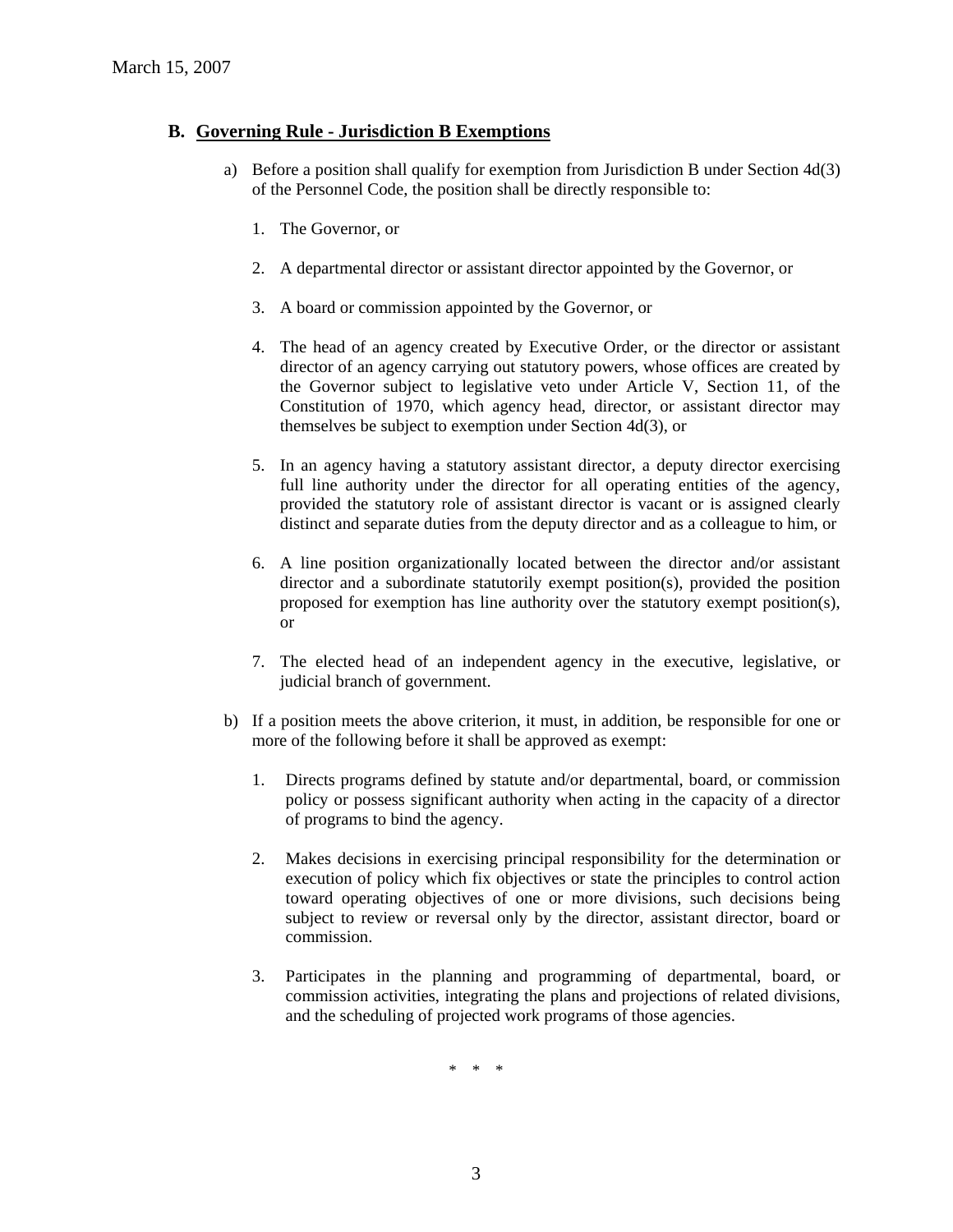### **C. Requests for 4d(3) Exemption**

- With regard to Item C, Executive Director Daniel Stralka reported that this request was withdrawn by the agency.
- With regard to Item D, Executive Director Daniel Stralka reported that staff analysis identified potential overlapping principal responsibilities. As the agency filed to respond to staff inquiries regarding this issue, staff recommended denial of this request.
- With regard to Item E1, Executive Director Daniel Stralka reported that this position reported to the Director of Insurance and there was no similar program in the Illinois Workers' Compensation Commission. For these reasons, staff recommended approval. Chairman Kolker noted that the enabling legislation placed these programmatic responsibilities with the Department of Insurance.
- With regard to Items E2, E3 and E4, Executive Director Daniel Stralka reported that there have been several discussions with the agency over a number of issues raised by staff regarding the eligibility of these positions. The agency requested additional time to respond to these issues, and staff agreed to recommend that these requests be continued. Commissioner Peterson noted that it is incumbent on agencies to promptly respond to staff inquiries so final determinations can be made on principal policy exemption requests.

### **IT WAS MOVED BY COMMISSIONER RICHARDS, SECONDED BY CHAIRMAN KOLKER AND THE MOTION ADOPTED 4-0 TO GRANT AND CONTINUE THE REQUESTS FOR 4D(3) EXEMPTION FOR THE FOLLOWING POSITIONS:**

#### **The following 4d(3) exemption request was granted on March 15, 2007:**

| <b>Position Number</b>  | 40070-13-30-400-00-01                          |
|-------------------------|------------------------------------------------|
| <b>Position Title</b>   | Senior Public Service Administrator            |
| Bureau/Division         | Department of Insurance                        |
| <b>Functional Title</b> | Deputy Director of Workers' Compensation Fraud |
| Incumbent               | None                                           |
| Supervisor              | Director of Insurance (reports to Secretary)   |
| Location                | <b>Cook County</b>                             |

#### **E1. Illinois Department of Financial and Professional Regulation**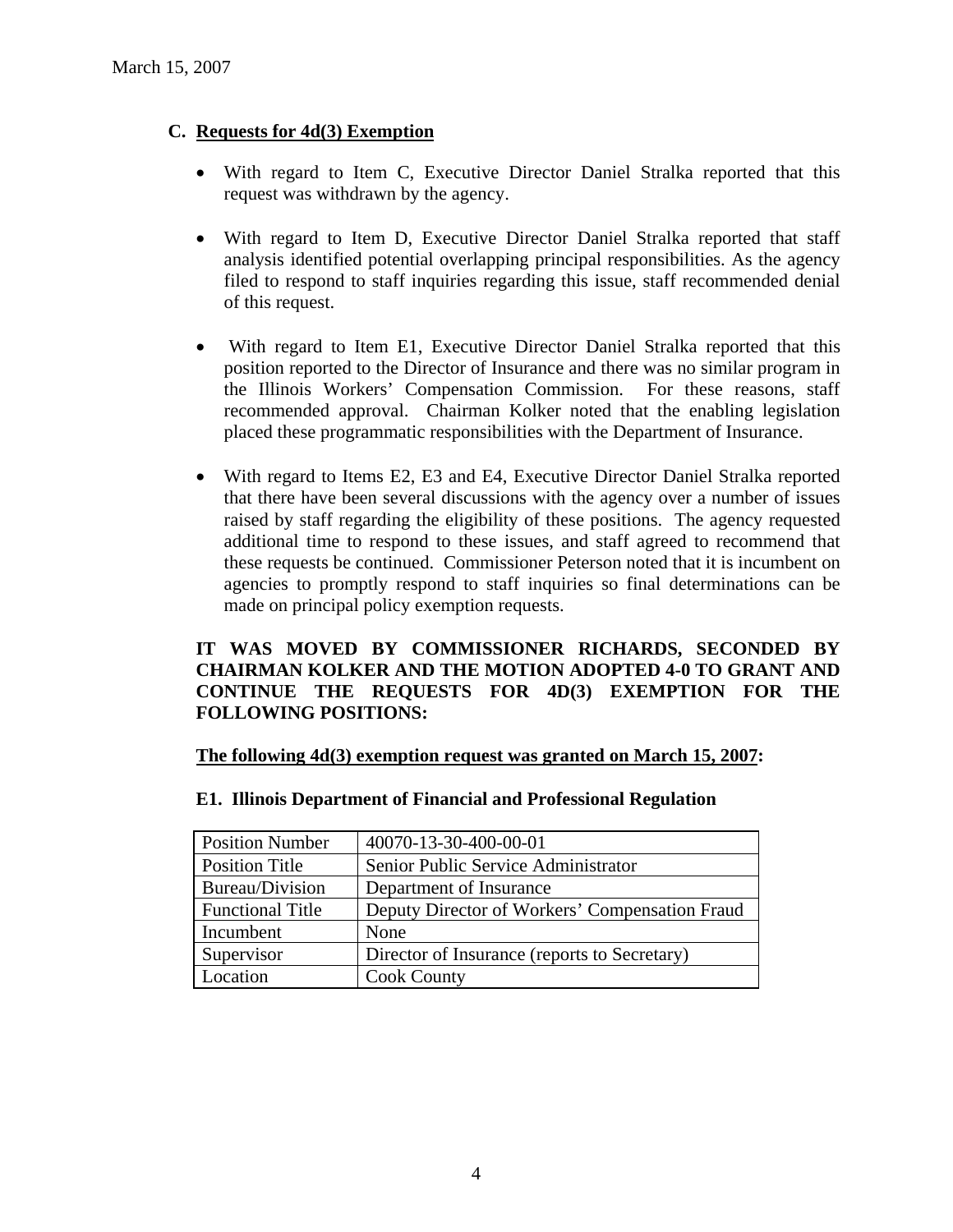## **The following 4d(3) exemption requests were continued on March 15, 2007:**

| <b>Position Number</b>  | 40070-33-00-900-00-21               |
|-------------------------|-------------------------------------|
| <b>Position Title</b>   | Senior Public Service Administrator |
| Bureau/Division         | Director's Office                   |
| <b>Functional Title</b> | Deputy Director for Policy          |
| Incumbent               | None                                |
| Supervisor              | Director                            |
| Location                | <b>Cook County</b>                  |

## **D. Illinois Department of Human Services**

### **E2. Illinois Department of Financial and Professional Regulation**

| <b>Position Number</b>  | 40070-13-40-940-00-01                              |
|-------------------------|----------------------------------------------------|
| <b>Position Title</b>   | Senior Public Service Administrator                |
| Bureau/Division         | <b>Professional Regulation</b>                     |
| <b>Functional Title</b> | Director of Real Estate Investigations             |
| Incumbent               | None                                               |
|                         | Director of State-wide Enforcement (who reports to |
| Supervisor              | Director, who in turn reports to Secretary)        |
| Location                | <b>Cook County</b>                                 |

## **E3**. **Illinois Department of Financial and Professional Regulation**

| <b>Position Number</b>  | 40070-13-40-950-00-01                              |
|-------------------------|----------------------------------------------------|
| <b>Position Title</b>   | Senior Public Service Administrator                |
| Bureau/Division         | Professional Regulation                            |
| <b>Functional Title</b> | Director of Pharmacy Investigations                |
| Incumbent               | Yashwant M. Amin                                   |
|                         | Director of State-wide Enforcement (who reports to |
| Supervisor              | Director, who in turn reports to Secretary)        |
| Location                | <b>Cook County</b>                                 |

### **E4**. **Illinois Department of Financial and Professional Regulation**

| <b>Position Number</b>  | 40070-13-40-960-00-01                              |
|-------------------------|----------------------------------------------------|
| <b>Position Title</b>   | Senior Public Service Administrator                |
| Bureau/Division         | Professional Regulation                            |
| <b>Functional Title</b> | Director of Athletics                              |
| Incumbent               | Ronald A. Puccillo                                 |
| Supervisor              | Director of State-wide Enforcement (who reports to |
|                         | Director, who in turn reports to Secretary)        |
| Location                | <b>Cook County</b>                                 |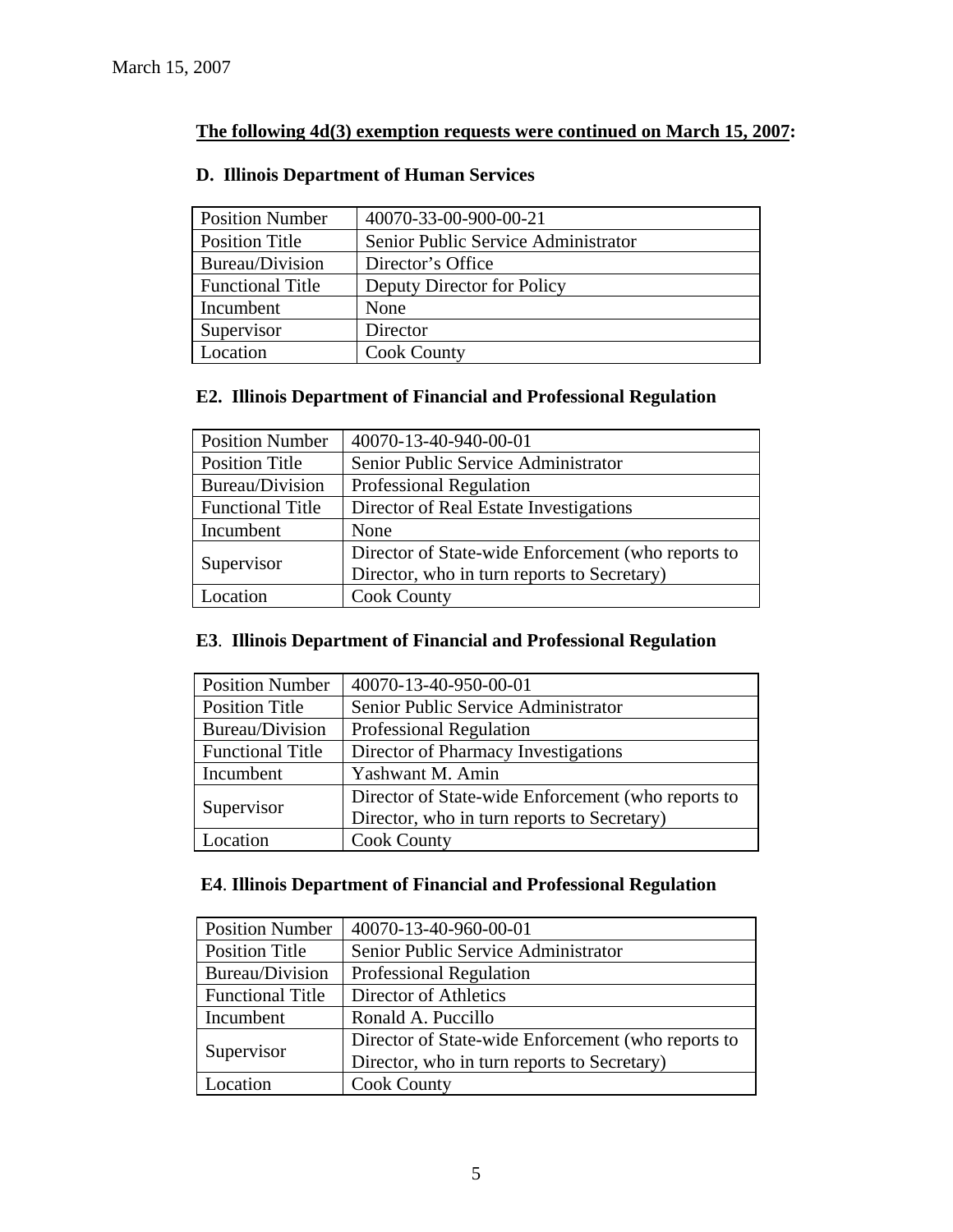### V. CLASS SPECIFICATIONS

• **None submitted.** 

**IT WAS MOVED BY CHAIRMAN KOLKER, SECONDED BY COMMISSIONER RICHARDS AND THE MOTION ADOPTED 4-0 TO DISAPPROVE ANY CLASS SPECIFICATIONS RECEIVED BY THE COMMISSION NOT CONTAINED IN THIS REPORT TO ALLOW ADEQUATE STUDY.** 

#### VI. MOTION TO GO INTO EXECUTIVE SESSION

**IT WAS MOVED BY CHAIRMAN KOLKER, SECONDED BY COMMISSIONER EWELL, AND BY ROLL CALL VOTE THE MOTION ADOPTED 4-0 TO HOLD AN EXECUTIVE SESSION PURSUANT TO SUBSECTIONS 2(c)(1), 2(c)(4) AND 2(c)(11) OF THE OPEN MEETINGS ACT.** 

| <b>KOLKER</b>   | YES | <b>RICHARDS</b> | YES |
|-----------------|-----|-----------------|-----|
| <b>PETERSON</b> | YES | <b>EWELL</b>    | YES |
| <b>BUKRABA</b>  |     |                 |     |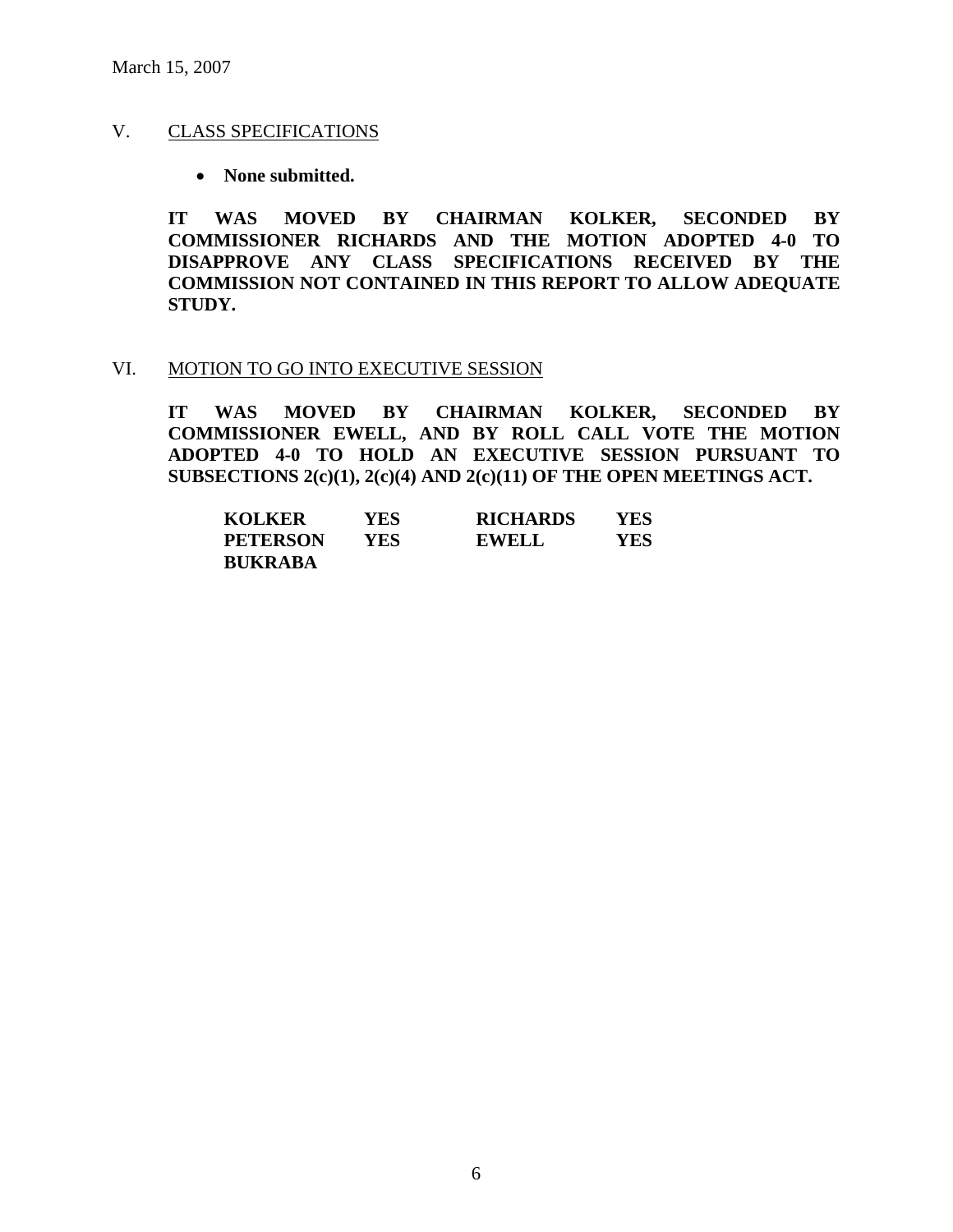#### VII. RECONVENE MEETING

Upon due and proper notice the regular meeting of the Illinois Civil Service Commission was reconvened at 160 North LaSalle Street, Suite S-901, Chicago, Illinois at 11:00 a.m.

#### PRESENT

Chris Kolker, Chairman; George E. Richards, Raymond W. Ewell, and Barbara J. Peterson, Commissioners; Daniel Stralka, Executive Director; Andrew Barris of the Commission staff; and Mr. Craig A. Hale and Mrs. Sharon Hale.

### VIII. NON-MERIT APPOINTMENT REPORT

The Personnel Code permits non-merit appointments for a limited period of time, i.e., emergency appointments shall not exceed 60 days and shall not be renewed, and positions shall not be filled on a temporary or provisional basis for more than six months out of any twelve-month period. Consecutive non-merit appointments are not violative of the Code, however, they do present a possible evasion of merit principles and should be monitored. Set forth below is the number of consecutive non-merit appointments made by each department. These statistics are from the Department of Central Management Services' Consecutive Non-Merit Report.

| Agency                                 | 1/31/07 | 2/28/07        | 2/28/06        |
|----------------------------------------|---------|----------------|----------------|
| Agriculture                            |         | 2              | 2              |
| Arts Council                           |         |                |                |
| <b>Central Management Services</b>     | 4       |                |                |
| <b>Children and Family Services</b>    | 8       | 8              | 9              |
| Commerce and Economic Opportunity      | 0       | 0              |                |
| <b>Emergency Management Agency</b>     | 0       | 0              |                |
| <b>Employment Security</b>             |         | $\overline{2}$ | 0              |
| <b>Environmental Protection Agency</b> | 0       | 0              |                |
| Financial and Professional Regulation  |         | 1              | $\overline{2}$ |
| <b>Healthcare and Family Services</b>  |         | 6              | 5              |
| <b>Historic Preservation</b>           |         |                |                |
| <b>Human Services</b>                  | 4       | 3              | 5              |
| <b>Natural Resources</b>               | 6       | 3              | 3              |
| Property Tax Appeal Board              | 2       | $\overline{2}$ |                |
| <b>State Fire Marshal</b>              |         |                | ∩              |
| <b>State Retirement Systems</b>        |         |                |                |
| Transportation                         | 74      | 90             | 34             |
| Veterans' Affairs                      |         | 2              |                |
| Totals                                 | 111     | 124            | 67             |

Executive Director Daniel Stralka noted that he met with Central Management Services regarding the Consecutive Non-Merit Appointment report.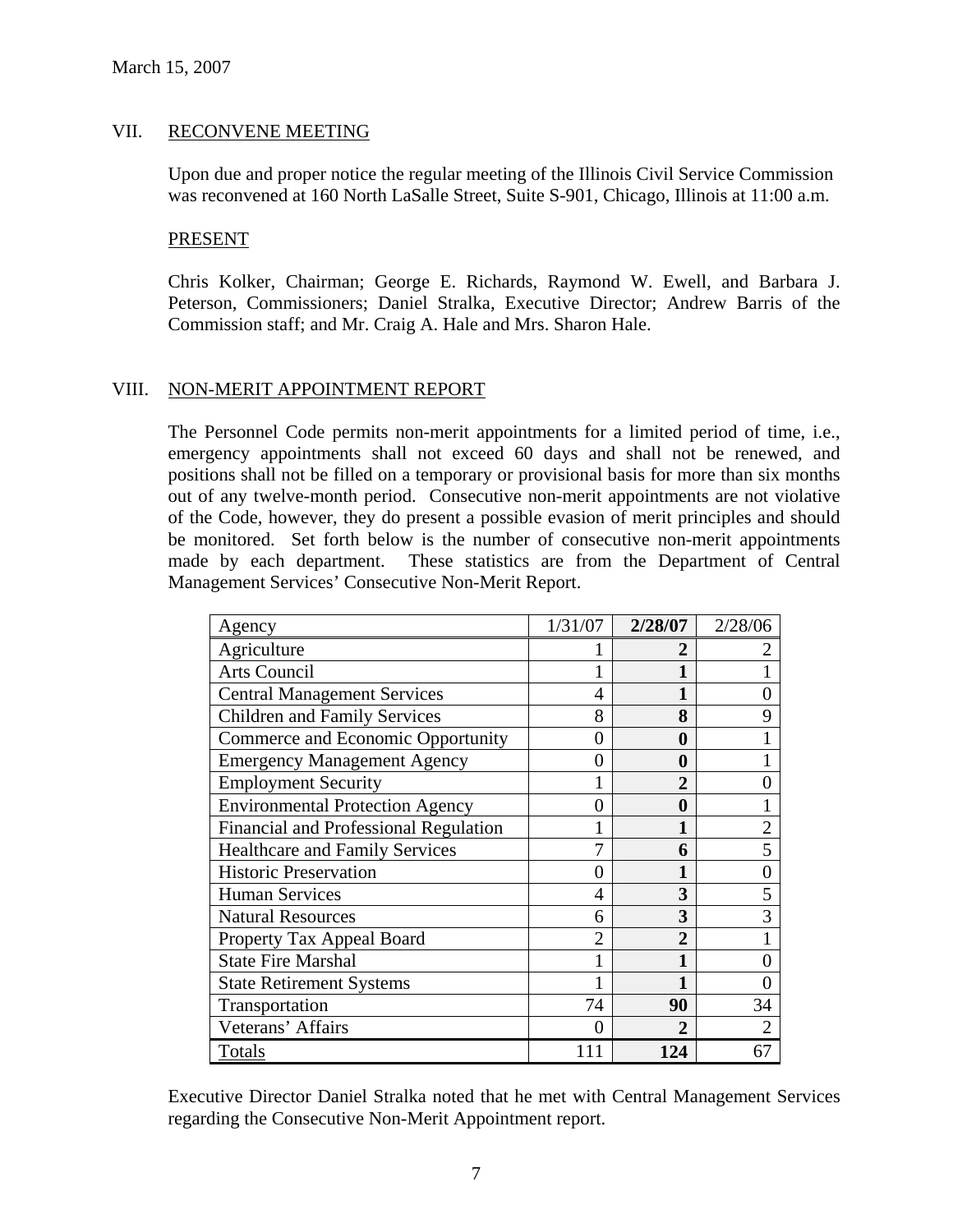### IX. PUBLICLY ANNOUNCED DECISIONS RESULTING FROM APPEAL

### • **DISCHARGE APPEAL**

#### **DA-3-07**

| Employee  | Gregory Gill                          | <b>Appeal Date</b>   | 07/14/06           |
|-----------|---------------------------------------|----------------------|--------------------|
| Agency    | <b>EMA</b>                            | <b>Decision Date</b> | 03/02/07           |
| Type      | Discharge                             | <b>ALJ</b>           | Daniel Stralka     |
| Change(s) | Abuse of telephone system, insub-     | Recommended          | Charges are        |
|           | ordination, unauthorized absences;    | Decision             | proven and do      |
|           | falsification of information; driving |                      | warrant discharge. |
|           | with a suspended driver's license     |                      |                    |

**IT WAS MOVED BY CHAIRMAN KOLKER, SECONDED BY COMMISSIONER EWELL, AND BY ROLL CALL VOTE OF 4-0 THE MOTION ADOPTED TO AFFIRM AND ADOPT THE ADMINISTRATIVE LAW JUDGE'S RECOMMENDED DECISION THAT THE WRITTEN CHARGES FOR DISCHARGE HAVE BEEN PROVEN, AND DO WARRANT THE DISCHARGE OF THE EMPLOYEE.** 

| <b>KOLKER</b>   | YES  | <b>RICHARDS</b> | YES |
|-----------------|------|-----------------|-----|
| <b>PETERSON</b> | YES. | EWELL           | YES |
| <b>BUKRABA</b>  |      |                 |     |

### • **DISCHARGE APPEAL**

#### **DA-7-07**

| Employee  | <b>Marilyn Summers</b> | <b>Appeal Date</b>   | 09/29/06                            |
|-----------|------------------------|----------------------|-------------------------------------|
| Agency    | <b>DHS</b>             | <b>Decision Date</b> | 03/01/07                            |
| Type      | Discharge              | <b>ALJ</b>           | <b>Andrew Barris</b>                |
| Change(s) | Failure to return      | Recommended          | Charge is proven but unique factual |
|           | from leave of          | Decision             | circumstances do not warrant        |
|           | absence                |                      | discharge.                          |

**IT WAS MOVED BY CHAIRMAN KOLKER, SECONDED BY COMMISSIONER PETERSON TO AFFIRM AND ADOPT THE ADMINISTRATIVE LAW JUDGE'S RECOMMENDED DECISION THAT THE WRITTEN CHARGE FOR DISCHARGE IS PROVEN, BUT THE UNIQUE FACTUAL CIRCUMSTANCES SURROUNDING THE DISCHARGE DO NOT RISE TO THE LEVEL WHICH SOUND PUBLIC OPINION RECOGNIZES AS GOOD CAUSE FOR THE EMPLOYEE TO NO LONGER HOLD THE POSITION. GIVEN THE EMPLOYEE'S SERVICE TO THE STATE AND THE INJURIES INCURRED IN SUCH SERVICE, THE EMPLOYEE SHALL BE**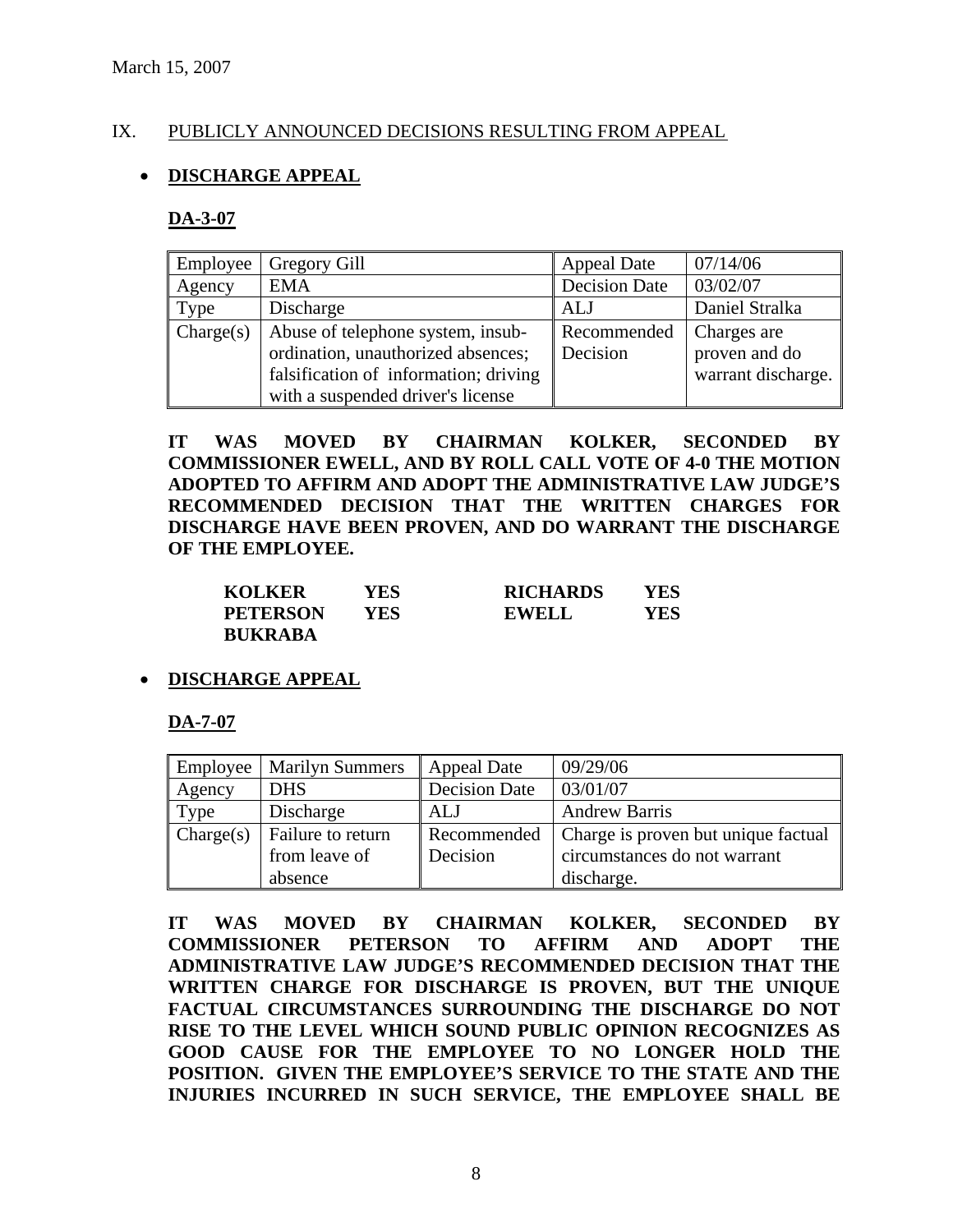**GIVEN AN OPPORTUNITY TO SUBMIT THE APPROPRIATE DOCUMENTATION TO OBTAIN AND/OR EXTEND A LEAVE OF ABSENCE.** 

| <b>KOLKER</b>   | YES | <b>RICHARDS</b> | NO |
|-----------------|-----|-----------------|----|
| <b>PETERSON</b> | YES | <b>EWELL</b>    | NO |
| <b>BUKRABA</b>  |     |                 |    |

#### **BY ROLL CALL VOTE OF 2-2 THE MOTION IS LOST.**

**IT WAS MOVED BY COMMISSIONER RICHARDS, SECONDED BY COMMISSIONER EWELL TO REMAND THIS MATTER BACK TO THE ADMINISTRATIVE LAW JUDGE FOR THE PURPOSE OF TAKING ADDITIONAL EVIDENCE AND/OR ARGUMENT.** 

| <b>KOLKER</b>   | NO  | <b>RICHARDS</b> | YES |
|-----------------|-----|-----------------|-----|
| <b>PETERSON</b> | NO. | <b>EWELL</b>    | YES |
| <b>BUKRABA</b>  |     |                 |     |

#### **BY ROLL CALL VOTE OF 2-2 THE MOTION IS LOST.**

#### • **DISCHARGE APPEAL**

#### **DA-14-07**

| Employee  | Marie Wroblewski                   | <b>Appeal Date</b>      | 12/04/06                                        |
|-----------|------------------------------------|-------------------------|-------------------------------------------------|
| Agency    | <b>DHS</b>                         | <b>Decision Date</b>    | 03/02/07                                        |
| Type      | Discharge                          | ALJ                     | Daniel Stralka                                  |
| Change(s) | Unauthorized<br>absences/tardiness | Recommended<br>Decision | Charges are proven and do<br>warrant discharge. |

**IT WAS MOVED BY COMMISSIONER RICHARDS, SECONDED BY COMMISSIONER PETERSON, AND BY ROLL CALL VOTE OF 3-1 THE MOTION ADOPTED TO AFFIRM AND ADOPT THE ADMINISTRATIVE LAW JUDGE'S RECOMMENDED DECISION THAT THE WRITTEN CHARGES FOR DISCHARGE HAVE BEEN PROVEN, AND DO WARRANT THE DISCHARGE OF THE EMPLOYEE.** 

| <b>KOLKER</b>   | NO         | <b>RICHARDS</b> | YES |
|-----------------|------------|-----------------|-----|
| <b>PETERSON</b> | <b>YES</b> | <b>EWELL</b>    | YES |
| <b>BUKRABA</b>  |            |                 |     |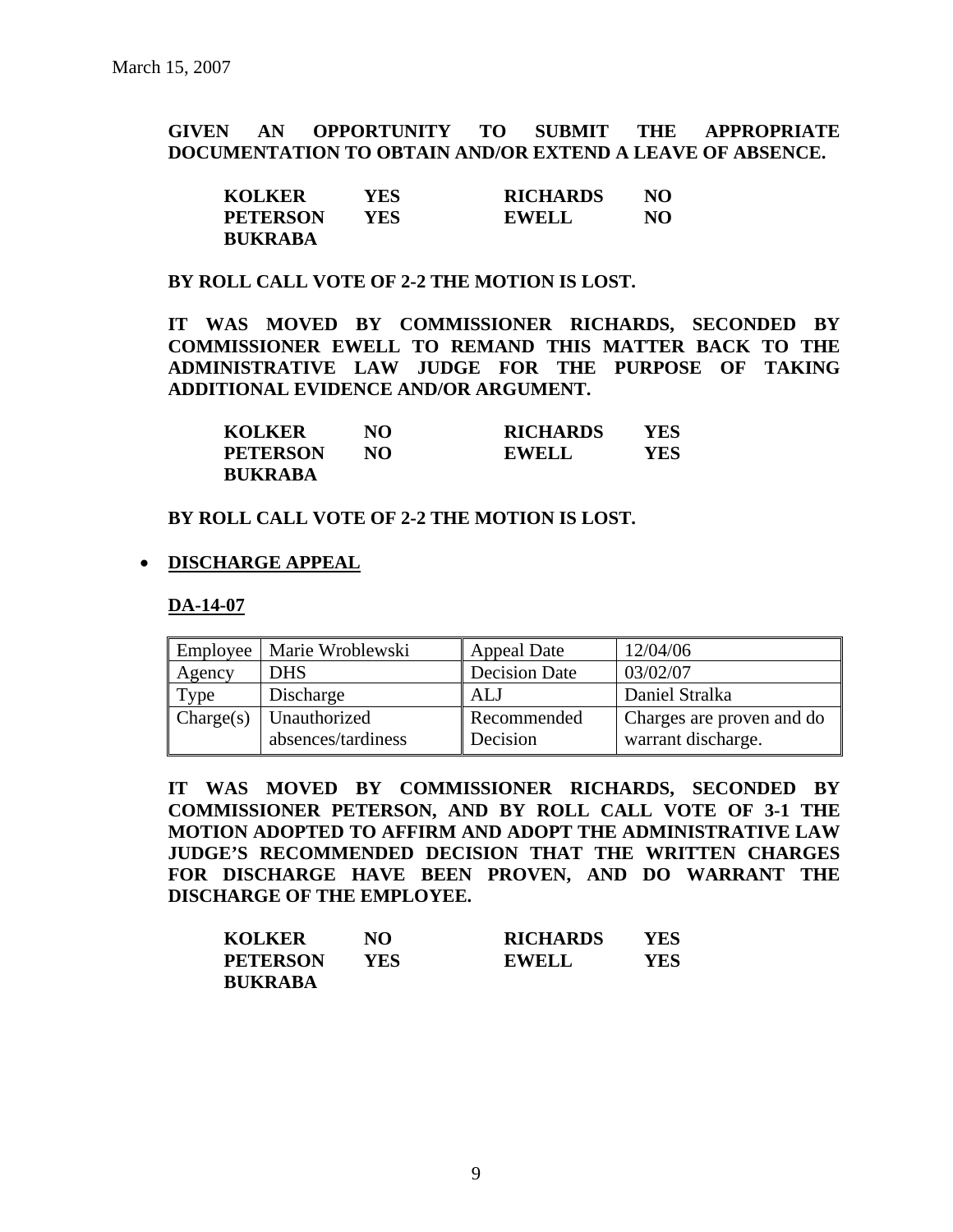### • **RULE VIOLATION APPEAL**

#### **RV-23-03**

| Petitioner | <b>AFSCME</b>                                                                            | <b>Appeal Date</b>   | 10/31/02         |
|------------|------------------------------------------------------------------------------------------|----------------------|------------------|
| Agency     | Various Agencies                                                                         | <b>Decision Date</b> | 01/22/07         |
| Type       | <b>Rule Violation</b>                                                                    | <b>ALJ</b>           | Daniel Stralka   |
| Change(s)  | Employees laid off while<br>agencies use personal service<br>contracts to fill positions | Proposed<br>Finding  | No jurisdiction. |

**IT WAS MOVED BY COMMISSIONER RICHARDS, SECONDED BY COMMISSIONER PETERSON AND BY ROLL CALL VOTE OF 3-0 THE MOTION ADOPTED TO AFFIRM AND ADOPT THE ADMINISTRATIVE LAW JUDGE'S PROPOSED FINDING THAT UPON REMAND OF THIS APPEAL FROM THE APPELLATE COURT FOR INVESTIGATION OF AFSCME'S COMPLAINT IN ACCORDANCE WITH APPLICABLE STATUTE AND REGULATION, IT IS HEREBY DETERMINED THAT THE COMMISSION HAS NO JURISDICTION OVER THIS MATTER RELATING TO THE USE OF PERSONAL SERVICE CONTRACTS TO FILL POSITIONS WHILE STATE OF ILLINOIS EMPLOYEES WERE LAID OFF IN 2002. THE COMMISSION'S AUTHORITY TO HEAR ANY COMPLAINT THAT THE USE OF PERSONAL SERVICE CONTRACTS BY THE STATE IS A VIOLATION OF THE PERSONNEL CODE OR RULES HAS BEEN SUPERSEDED BY THE COLLECTIVE BARGAINING AGREEMENT AND MEMO OF UNDERSTANDING IN ACCORDANCE WITH SECTION 15 OF THE ILLINOIS PUBLIC LABOR RELATIONS ACT. AFSCME DID IN FACT PURSUE A REMEDY TO THIS SITUATION THROUGH ARBITRATION AND WHEN THEY WERE UNSUCCESSFUL, THEY FILED AN ALLEGATION OF RULE VIOLATION WITH THE CIVIL SERVICE COMMISSION. THE UNDERSIGNED APPROVE AND ADOPT THE DISMISSAL OF THE APPEAL. CHAIRMAN KOLKER ABSTAINED.** 

| <b>KOLKER</b>   |     | <b>RICHARDS</b> | YES |
|-----------------|-----|-----------------|-----|
| <b>PETERSON</b> | YES | <b>EWELL</b>    | YES |
| <b>BUKRABA</b>  |     |                 |     |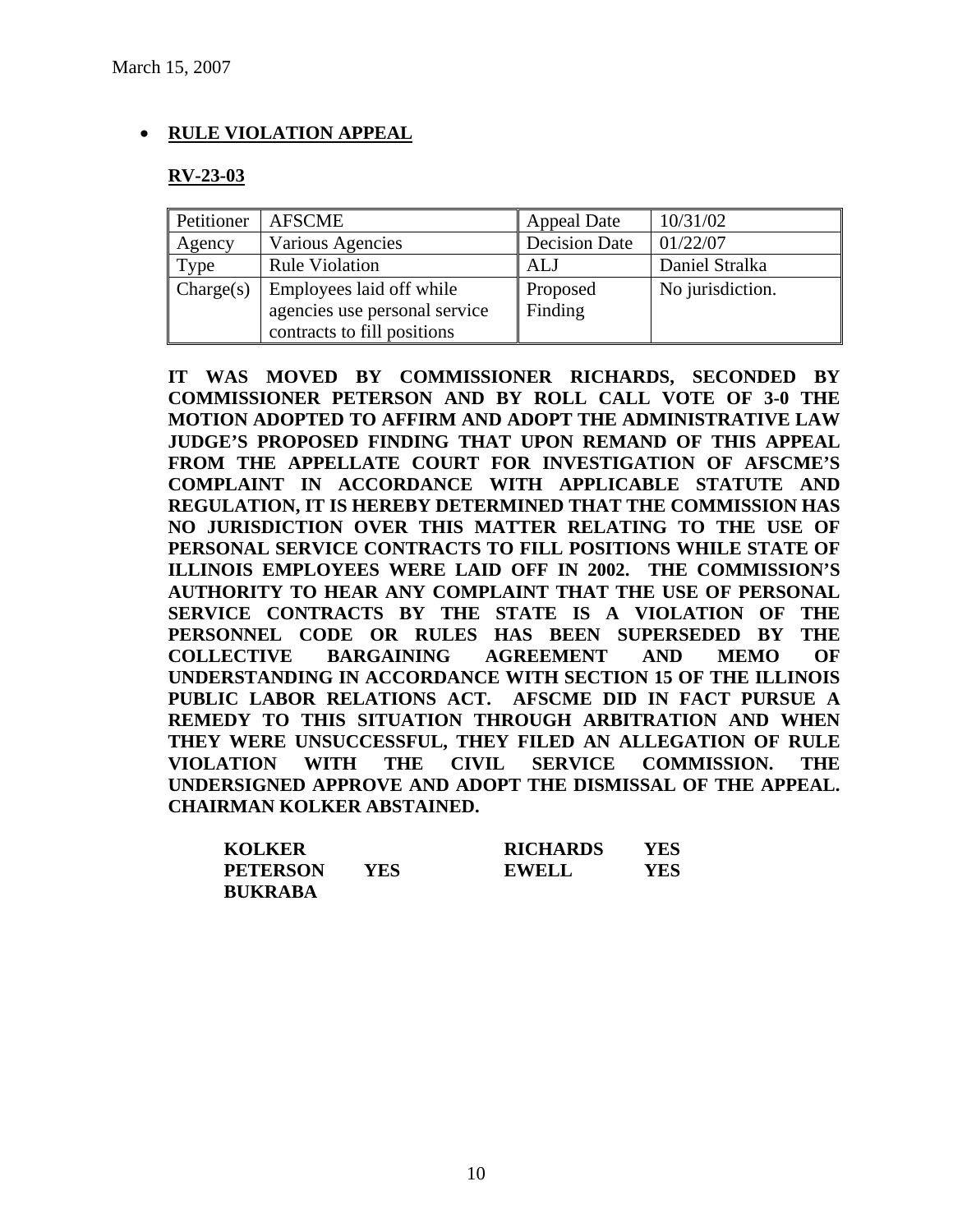## • **RULE VIOLATION APPEAL**

### **RV-44-06**

| Petitioner | Justin Hale                    | <b>Appeal Date</b>   | 05/09/06             |
|------------|--------------------------------|----------------------|----------------------|
| Agency     | <b>DHS</b>                     | <b>Decision Date</b> | 02/21/07             |
| Type       | <b>Rule Violation</b>          | ALJ                  | <b>Andrew Barris</b> |
| Change(s)  | Alleged violation of Personnel | Proposed             | Agency violated the  |
|            | Rules in selecting interview   | Finding              | Personnel Rules.     |
|            | candidates for vacant position |                      |                      |

**IT WAS MOVED BY COMMISSIONER RICHARDS, SECONDED BY COMMISSIONER PETERSON AND BY ROLL CALL VOTE OF 4-0 THE MOTION ADOPTED TO AFFIRM AND ADOPT THE ADMINISTRATIVE LAW JUDGE'S PROPOSED FINDING THAT THE PETITIONER HAS PROVED BY A PREPONDERANCE OF THE EVIDENCE THAT THE 'FILLING OF A VACANT POSITION' AT HOWE WAS NOT DONE IN A 'WAY' SET FORTH IN SECTION 302.90(a) OF THE PERSONNEL RULES. THE RESPONDENT DID NOT REBUT THIS PRESUMPTION BY THE SAME QUANTITY OF EVIDENCE. THE RESPONDENT IS ORDERED TO COME IN COMPLIANCE WITH THE PERSONNEL CODE AND RULES BY EITHER SELECTING AND INTERVIEWING CANDIDATES FROM THE ELIGIBLE LIST AND SUBSEQUENTLY FILLING THE VACANCIES WITH CANDIDATES DERIVED FROM THIS LIST, OR BY SELECTING, INTERVIEWING, AND FILLING THE VACANCIES FROM THE LIST OF PROMOTIONAL CANDIDATES – ONE OF THE TWO 'WAYS' THAT THE RESPONDENT INITIALLY OPTED TO USE.**

| <b>KOLKER</b>   | YES | <b>RICHARDS</b> | YES |
|-----------------|-----|-----------------|-----|
| <b>PETERSON</b> | YES | EWELL           | YES |
| <b>BUKRABA</b>  |     |                 |     |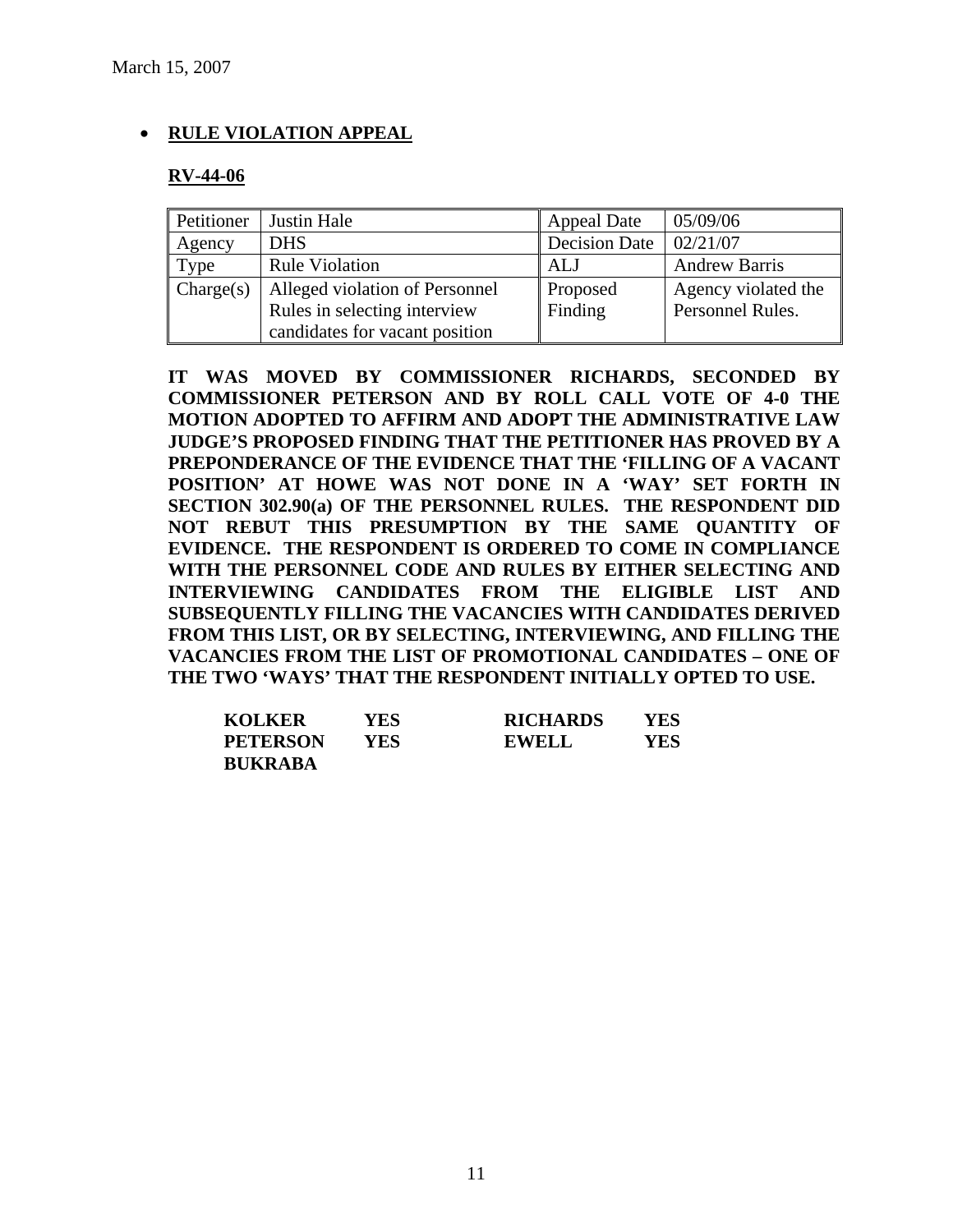### X. APPEALS TERMINATED WITHOUT DECISION ON THE MERITS

### • **DISMISSED**

#### **DA-22-07**

|           | Employee   Darlisha Britton   Appeal Date |                      | 01/08/07                                      |
|-----------|-------------------------------------------|----------------------|-----------------------------------------------|
| Agency    | <b>DHS</b>                                | <b>Decision Date</b> | 03/05/07                                      |
| Type      | Discharge                                 | ALJ                  | Daniel Stralka                                |
| Change(s) | Unauthorized                              |                      | Recommended   Dismissed subject to Commission |
|           | absences                                  | Decision             | approval; default (no show at hearing).       |

**IT WAS MOVED BY CHAIRMAN KOLKER, SECONDED BY COMMISSIONER PETERSON, AND BY ROLL CALL VOTE OF 4-0 THE MOTION ADOPTED TO APPROVE AND ADOPT THE DISMISSAL OF THE BRITTON APPEAL.** 

| <b>KOLKER</b>   | YES | <b>RICHARDS</b> | YES |
|-----------------|-----|-----------------|-----|
| <b>PETERSON</b> | YES | <b>EWELL</b>    | YES |
| <b>BUKRABA</b>  |     |                 |     |

#### XI. STAFF REPORT

Executive Director Daniel Stralka reported that:

- The Travel Control Board announced that the state mileage reimbursement rate would be \$.485 per mile effective July 1, 2007. The ban on staying at the Abraham Lincoln Hotel has been lifted.
- Executive Director Daniel Stralka and Sandra Guppy attended the House Appropriation Committee hearing on March 14, 2007. The Commission's revised budget request for fiscal year 2008 is \$441,250 which represents a 15.8% increase over fiscal year 2007.
- The Commission is now enrolled in a new tele-interpretation service which provides interpretation services in 150 languages. Services are paid for as utilized.

#### XII. PRESENTATION ON OPEN MEETINGS ACT

The presentation on the Open Meetings Act was deferred until the next regularly scheduled meeting of the Civil Service Commission on April 19, 2007.